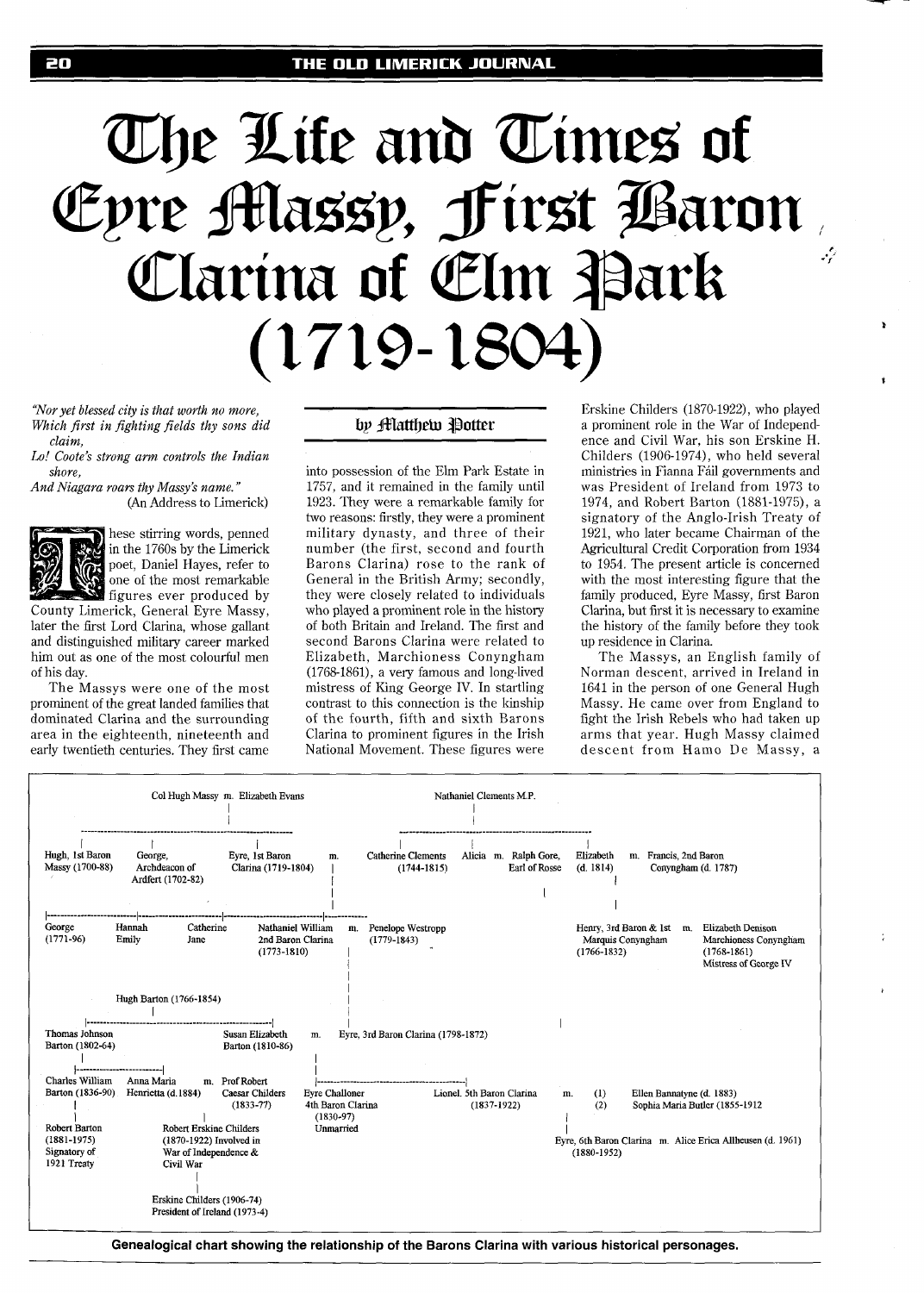

**Eyre Massy, later first Lord Clarina. Photo courtesy of the Knight of Glin.** 

Companion-In-Arms of William the Conqueror. After the Rebellion was finally crushed, General Massy acquired about 1,800 acres in Co. Limerick during the Cromwellian Plantation. He settled at Duntryleague near Galbally in East Limerick, and prospered. He was married five times, and on his death was succeeded by his son and heir, Hugh Massy. This gentleman married Amy Benson and on his death was succeeded by his son, Colonel Hugh Massy. The latter married Elizabeth Evans, and they had a family of six sons and four daughters. Three of the sons were to be associated with Clarina. The eldest, Hugh, later the first Baron Massy (1700-88), resided at Duntryleague, but in 1757 he inherited the estate at Elm Park, Clarina. He never resided there, and the property came into the possession of his brother, George (1702-82), a Church of Ireland Clergyman. He enjoyed a successful career in the Church, and eventually became Archdeacon of the Diocese of Ardfert (Kerry).

Like many Anglican clergymen of this time, he was not a particularly pious man. He was an enthusiastic huntsman, and kept a pack of hounds at Elm Park. He was jovial and hospitable and enjoyed life to the full. He married a Miss Jane Purdon, but they had no family, and on his death from apoplexy in 1782, his brother, Eyre, succeeded to the Clarina estate.

Eyre Massy was already a man of sixtythree when he inherited the Elm Park estate. Like his brothers, Lord Massy and Archdeacon Massy, he was destined to live to a ripe and vigorous old age. He was born on 24th May, 1719, and spent his childhood at his father's estate at Duntryleague. It was, perhaps, inevitable that he should take up a military career, because he was the sixth and youngest son and had virtually no chance of inheriting the Duntryleague estate. A military career was also considered a fitting one for a scion of the gentry, and Massy was not the only Limerickman to achieve fame as a soldier in the eighteenth and nineteenth centuries. His contem-

porary, General Sir Eyre Coote (1726-83), a native of Kilmallock, won fame for his victory at Porto Novo in India in 1781, while Field Marshal1 Lord Gough (1779- 1869, who was born in Lisnagry, just outside Limerick City, conquered the Punjab for Britain in the 1840s. Eyre Massy purchased a commission in the army in 1739, and thus began a military career that lasted for over sixty years. He joined the 27th Foot, known as the Enniskillings, and became a Lieutenant of the Grenadiers.

Massy had no sooner received his commission than he found himself on active service in war time. The year 1739 saw the outbreak of war between Britain and Spain. This conflict was known as the War of Jenkins Ear. It soon merged into a major war involving most of the European powers. It was but one of a series of wars which had begun in 1689, and were to continue until 1815. This second "Hundred Years War" was essentially a struggle for world domination between Britain and France, but various conflicts between the powers of continental Europe were also bound up in it. The stakes were very high - at issue was the future of North America, India and other parts of the world where the two great powers and their allies were opposed. The titanic struggle ended in 1815 and resulted in vast areas of the globe coming under the sway of the Anglo-Saxon powers.

Massy saw action in two of the most important of these struggles, the War of the Austrian Succession (1740-48) and the Seven Years War (1756-63). These were in the nature of world wars, with fighting in North America, the West Indies and India, as well as in Europe. In 1739, the British Government intended to attack and conquer large parts of the Spanish-American Empire. To this end, a fleet commanded by Admiral Edward Vernon set out for the Caribbean. In November 1739, Vernon and his forces captured the important city of Portobello in Panama. The 27th Foot, including Massy, played an important role in this battle, which was regarded as a great victory for the British forces. Massy and the other survivors returned to Britain in December 1740. In 1745-6, he served with his regiment in Scotland. Prince Charles Edward Stuart, better known as Bonnie Prince Charlie, had raised the Jacobites in rebellion, and the British Government sent a strong army to Scotland to crush the threat. This force was commanded by William, Duke of Cumberland, a son of George 11. Cumberland's army decisively defeated the Jacobites at the Battle of Culloden in 1746, and the rebellion collapsed. Massy was wounded in the battle. His bravery attracted the attention of the Duke, who became his patron. In 1747, Cumberland promoted Massy to the rank of Captain-Lieutenant and it was due to the Duke's influence that he became Captain in 1751 and Major in 1755.

In 1756, the Seven Years War broke out. The most important theatre of war in the early stages of this conflict was North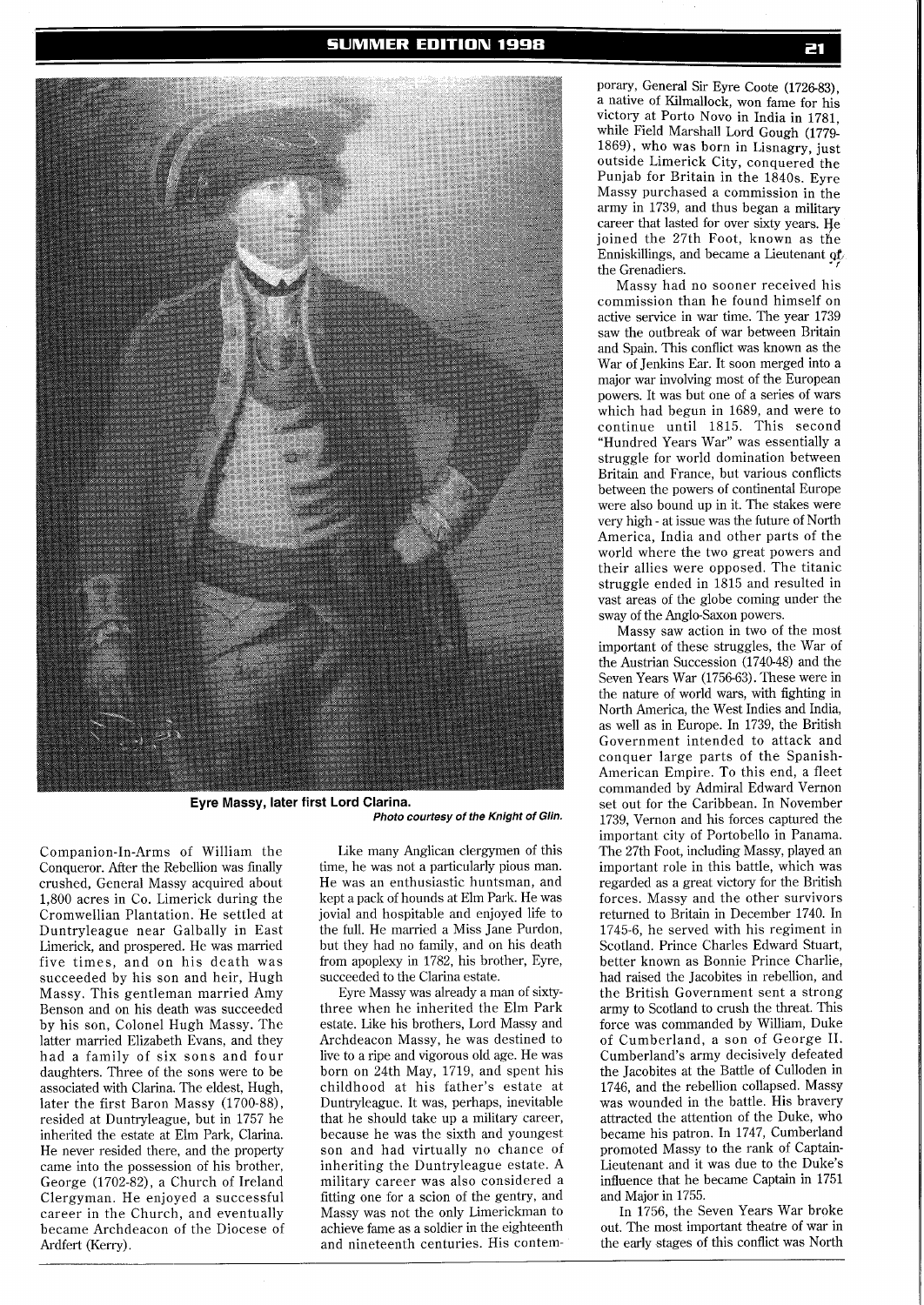## THE OLD LIMERICK JOURNAL



**Clarina Castle (Elm Park), postcard bv L.E. Ruttle, Post Office, Clarina. Limerick Museum.** 

America, and Massy was sent there in 1757 as a Major in the 46th Foot. In 1758, he became Lieutenant-Colonel of this regiment. The following year was the decisive one in the North American campaign. The British invaded New France (Canada), the main French colony in North America, in force. An army commanded by General Wolfe captured Quebec, the largest city in Canada. A second force, commanded by Major-General Jeffrey Amherst, was sent to capture Fort Niagara, near the famous Niagara Falls. This move was intended to cut off Canada from the France's other great American colony, Louisiana. Massy was in command of the 46th Regiment, which formed part of Amherst's army.

His role in the decisive battle of La Beue Famille, fought near Fort Niagara on 24th July 1759, is a matter of some conjecture. His own account of this crucial episode in his career is set forth in the far from modest "Memorial of his Services", which is a very subjective account of his military career. He claims that he commanded the British forces and their allies in this battle and masterminded the victory against the French. The British army consisted of a force of 500 men from the 46th Regiment plus some Indians. The French army was much larger, consisting of 1,800 French and French-Canadians, and 500 Indians. The battle was hard fought, but the British emerged victorious, capturing all of the French officers except one, who managed to make good his escape. Fort Niagara surrendered soon after, and the whole of the Upper Ohio fell into British hands.

Massy claimed that this was the first engagement since the outbreak of the war in which the Indians were defeated. However, the standard accounts of the battle do not credit Massy with the victory. The actual commander of the army and architect of its success was another Irishman, Sir William Johnson. Shortly after the fall of Fort Niagara, Massy requested a transfer back to his old



**Arms of the Barons Clarina. The supporters are two Grenadier soldiers in the uniform of the 27th Foot Regiment, recalling the first Baron's long association with this Regiment. The motto "Pro Libertate Patriae translates "For the Liberty of my Country".** 

regiment, the 27th Foot. During the campaign of 1760, he commanded the grenadiers. His superior, General Amherst, led the British forces out of Oswego, New York, and sailed down the St Lawrence River to capture Montreal. Blocking the way was the French stronghold of Fort Levis (now Chimney Island, New York). There the Battle of the Thousand Islands was fought, resulting in another British victory. Massy took part in this last battle fought by the French in defence of New France.

Having brought the North American campaign to a successful conclusion, the British now turned to the French colonies in the West Indies. In February, 1762, a huge British force, numbering 14,000 men commanded by Major-General Robert Moncton, attacked the wealthy French sugar island of Martinique. Massy was again in command of a battalion of grenadiers during this invasion, which resulted in a French defeat. In the meantime, Spain had entered the war as an ally of France. In August 1762, the British struck hard at the Spanish Empire.

A strong force invaded Cuba and captured Havana, the capital, which was the centre of Spain's Caribbean possessions. Here Massy, again in command of the grenadiers, was severely wounded. The following year saw the end of the war, with Britain supreme in North America and poised to establish supremacy in India.

The coming of peace in 1763 brought a close to the most exciting phase, in Massy's career. Although he remained a military officer, he was not destined to  $E$ e involved in battle again. He commanded the 27th Foot at New York and Quebec from 1763 to 1769, and witnessed the early stages of the dispute between Britain and the American Colonies. He returned to Ireland in 1769, and was appointed Colonel of the regiment in 1773. He was promoted to Major-General in 1776, and from that year to 1780, he commanded the troops at Halifax, capital of Nova Scotia in Canada. The American War of Independence had begun in 1775, and France and Spain had allied themselves with the American Rebels. In 1780, Massy was posted to Cork, where he commanded for some time. While there, he drew up a plan for the defence of the city against a possible French invasion. This plan is now in the British Library in London. In 1782, Massy was promoted to Lieutenant-Colonel, but he was unemployed for over a decade thereafter. This was extremely vexing for someone who had been actively employed for over forty years. In 1793, war broke out yet again between Britain and France. Massy was bitterly disappointed at not receiving a command and complained to his friend, General Sir John Vaughan, that "popish children" had received cadetships in his old regiment, the 27th Foot. "Indeed, my brother Grenadier, my heart is broke", he wrote. In 1794, the British again captured Martinique, and the French standards taken there were carried in state into St. Paul's Cathedral, London. Massy, recalling his part in the earlier capture of the island, was furious. "We had no such honours paid to our noble and brave Commander, General Moncton", he complained. Massy had become a cranky, retired old soldier, apparently destined to spend the rest of his days in discontented obscurity.

Later in 1794, he was rescued from this fate when he was appointed to his old command in Cork. The old gentleman was delighted to be once again of service to King and Country. His period in charge at Cork, from 1794 to 1796, was a difficult one. Britain and Ireland lived under the fear of a French invasion, and the Government hurriedly drafted large numbers of new recruits into the army. These young soldiers, raw and undisciplined, resented the strict regime of the army. In 1795, 2,000 of them stationed on Spike Island mutinied, but Massy put down the rebellion with firmness. As a reward for his services, the 77 year old veteran was promoted to the rank of full General in 1796. This was the second highest rank in the army (the highest was Field-Marshal). In 1797, he was made